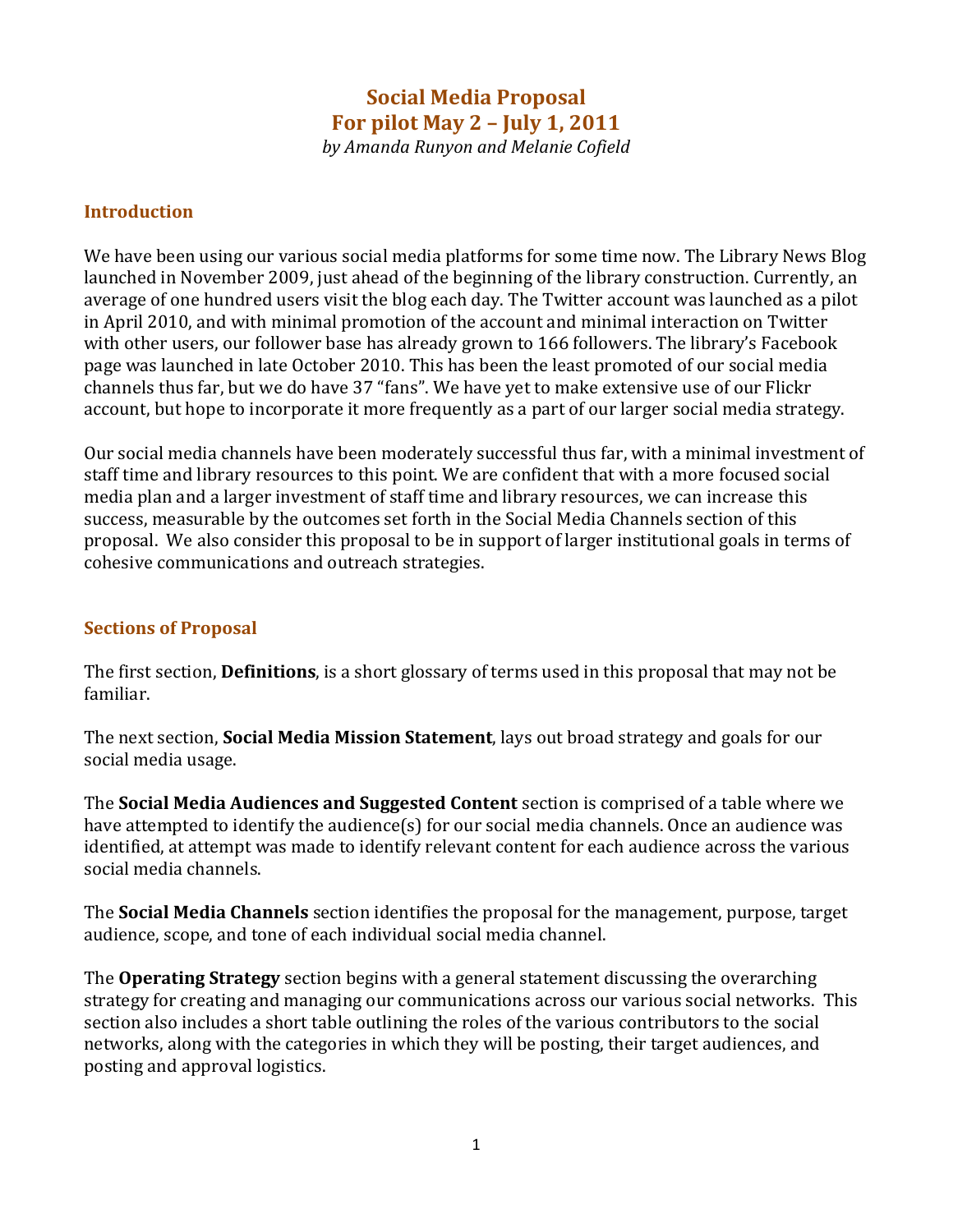Finally, in the **For Further Discussion** section, we have outlined additional issues that should be discussed for possible inclusion into a more complete and robust social media policy.

### **Definitions**

**HootSuite** – HootSuite is "A social media dashboard for teams using Twitter, Facebook, Linkedin." This web-based application supports the management of multiple social media channels in one interface, allowing scheduled posts, multiple contributors, task assignment, and statistic tracking and reporting.

**Retweet(s)** - Tweeting someone else's tweet message verbatim. This "quoting" action is identified in the tweet by either "RT" or the retweet icon. Retweets are used for easy and immediate redistribution of content.

**@ Mentions** - Referring to another Twitter user in a tweet. These can be used as a way to reply directly to a user, or, essentially, as a shout-out or name-dropping. The specific syntax required is @Twitterusername.

**Affiliate Organizations** – Organizations on the University Campus and beyond that we affiliate or align ourselves with, through working relationships, shared resources, or common goals (e.g. Law School, Law School student organizations, professional associations, University Libraries, State Law Library).

**Spotlight on the Stacks** – A content topic that enables us to select and post about interesting materials in our collections, aside from our new acquisitions or exhibition materials. Focusing on materials that are "nifty," useful, humorous, or pertinent to current events and news will draw interest, and reinforce the "libraries have more interesting stuff than you thought" message.

**Did You Know?** – A content topic that enables us to promote underused or not-well-known materials, resources and services available to our patrons, both at our library and campus-wide. Posts in this vein expand our outreach effort more widely, and promote the "we want to help" message.

**Fun Facts** – A content topic that allows us to have some fun with legal information - comic relief, if you will. Including occasional but regularly scheduled posts like this will attract interest and support the "we are approachable" message.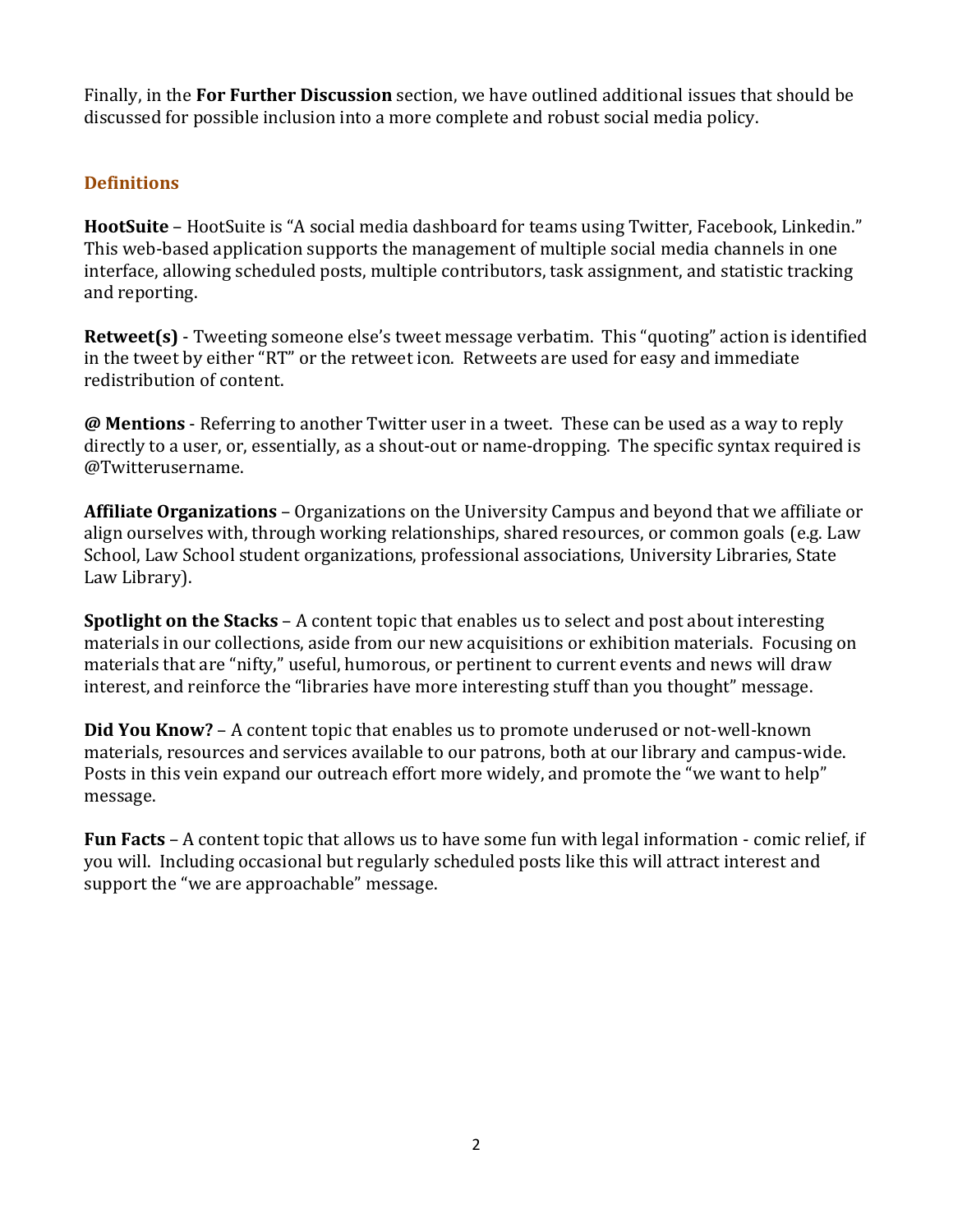### **Social Media Mission Statement**

*The Law Library supports the research and information needs of the Law School community, and, to the extent that we are able, the wider University community, the legal community, and the public at large. As part of that larger goal, we strive to use electronic resources to efficiently and effectively deliver relevant, timely information to our patrons. We plan to use a variety of social media channels as part of our communications strategy, allowing us to easily collect, curate, tailor, and redistribute information to our target audiences, with minimal cost and effort. Through our thoughtful and active sharing of information across social networks on campus and in the legal community at large, promoting awareness and engagement, we serve our patrons, our affiliate organizations, and ourselves.* 

## **Overall Guiding Principles for Social Media Content**

Content on our social media channels – the library blog, Facebook page, Twitter account, and Flickr account – should be relevant to our target audiences, engaging, unique, and part of a broader cohesive strategy. To meet these goals, the topics of focus for our social media channels will be: Library services and information; Law School history; state legal history; reviews of books and other special collections; legal research tips; spotlights on legal resources in our collection; campus emergency information (as needed); and news that is relevant to legal practice or otherwise of interest to students.

|                                               | Posts highlighting:                                                                                                                                                                                                                                                                                                                                                                                                                                                                                                                                                                         |
|-----------------------------------------------|---------------------------------------------------------------------------------------------------------------------------------------------------------------------------------------------------------------------------------------------------------------------------------------------------------------------------------------------------------------------------------------------------------------------------------------------------------------------------------------------------------------------------------------------------------------------------------------------|
| Law students, both current and<br>prospective | Library events and resources<br>$\circ$<br>Legal research tips<br>$\circ$<br>Reviews of books and movies from our collection (survey shows interest in these<br>$\circ$<br>topics for social media)<br>$\circ$ Westlaw and Lexis training sessions<br>Breaking news about changes in services, hours, and/or campus emergencies<br>$\circ$<br>Information about University Libraries' relevant resources, databases, etc.<br>$\circ$<br>Campus events that may be relevant or interesting to law students<br>$\circ$<br>Law School history<br>$\circ$<br>Student outreach efforts<br>$\cap$ |

## **Social Media Audiences and Suggested Content**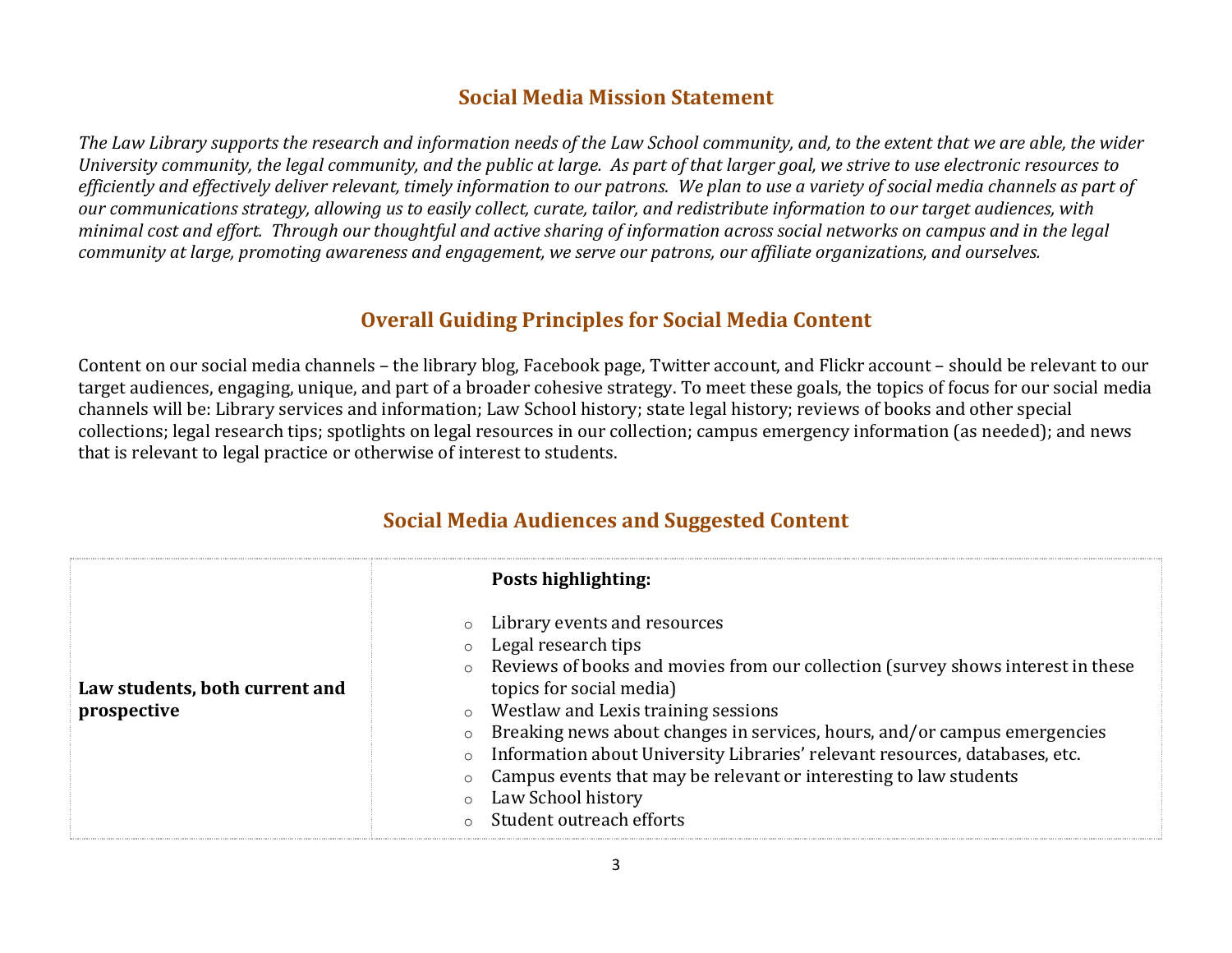|                                 | New technology trends<br>$\circ$                                                                                                                                                                                                                                                                                                                               |
|---------------------------------|----------------------------------------------------------------------------------------------------------------------------------------------------------------------------------------------------------------------------------------------------------------------------------------------------------------------------------------------------------------|
| Law faculty                     | Posts highlighting:<br>Current awareness resources and information<br>$\Omega$<br>Law School history<br>$\circ$<br>Recent faculty scholarship and publications<br>$\circ$<br>Library events and resources<br>$\circ$<br>Spotlights on new resources in our collection<br>$\circ$<br>Legal education information<br>$\circ$<br>New technology trends<br>$\circ$ |
| <b>University community</b>     | Posts highlighting:<br>Information about basic legal research<br>$\circ$<br>Spotlight on free and interdisciplinary resources<br>$\circ$<br>Posts that have relevance to current events or can be tied in with other University<br>events                                                                                                                      |
| <b>Legal community</b>          | Posts highlighting:<br>Free and fee based legal resources<br>$\circ$<br>Legal research tips<br>$\circ$                                                                                                                                                                                                                                                         |
| <b>Scholars and researchers</b> | Posts highlighting:<br>Current awareness resources<br>$\Omega$<br>Law Library Special Collections and Campus Special Collections, where appropriate<br>$\circ$<br>Law Library and University Libraries' databases<br>$\circ$                                                                                                                                   |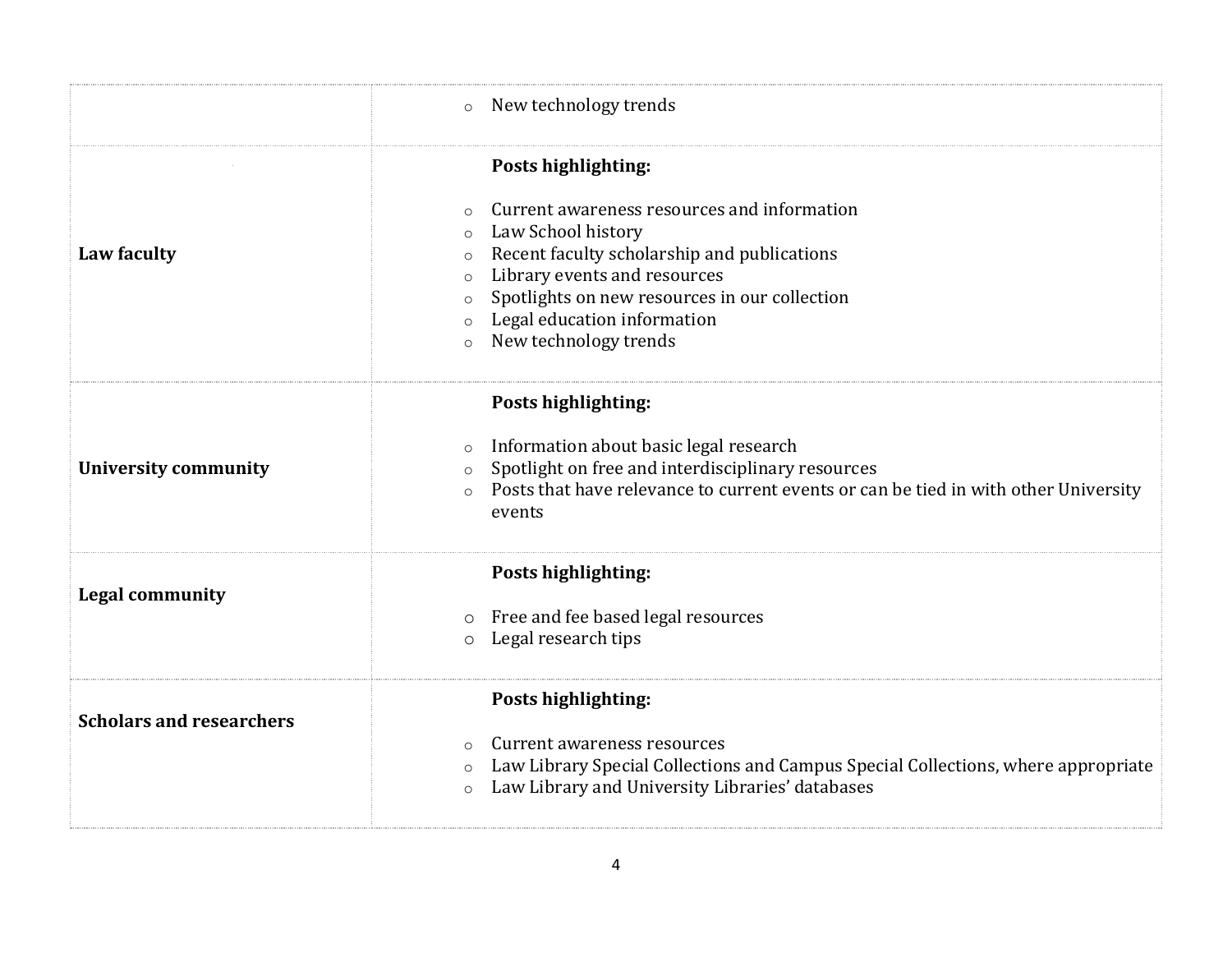| <b>Other libraries and Affiliate</b> | <b>Posts highlighting:</b>                                                                                                 |
|--------------------------------------|----------------------------------------------------------------------------------------------------------------------------|
| <b>Organizations</b>                 | • Law Library events, services, and resources<br>Legal research tips<br>$\circ$<br>Unrestricted online resources<br>$\cap$ |

# **Social Media Channels**

|                   | <b>Blog</b>                                                                                              | Facebook                                                                                                                                                                                                                                                                                                                                                                                                                    | <b>Twitter</b>                                                                                                                                                                                                                  | <b>Flickr</b>                                                                                                                                                                                                                   |
|-------------------|----------------------------------------------------------------------------------------------------------|-----------------------------------------------------------------------------------------------------------------------------------------------------------------------------------------------------------------------------------------------------------------------------------------------------------------------------------------------------------------------------------------------------------------------------|---------------------------------------------------------------------------------------------------------------------------------------------------------------------------------------------------------------------------------|---------------------------------------------------------------------------------------------------------------------------------------------------------------------------------------------------------------------------------|
| <b>Managed by</b> | W, X and Y are currently<br>the administrators.<br>Z should be added, as the<br>manager of social media. | Z is the primary page<br>administrator; W and X are also<br>currently page administrators.<br>The Law Library's Facebook page<br>is currently administered by<br>administrators logging in through<br>personal Facebook accounts (a<br>Facebook requirement), but we<br>can also post to the account using<br>HootSuite - which means that<br>anyone with the HootSuite<br>login/password can post to the<br>Facebook page. | Z is the primary<br>administrator of the<br>account; it is set up as an<br>institutional account.<br>however, and anyone with<br>the login/password can<br>post. Also, anyone with the<br>HootSuite login/password<br>can post. | V and W are<br>currently the<br>administrators; this<br>is set up as an<br>institutional<br>account, however,<br>and anyone with the<br>login/password can<br>post.<br>Z should be added,<br>as the manager of<br>social media. |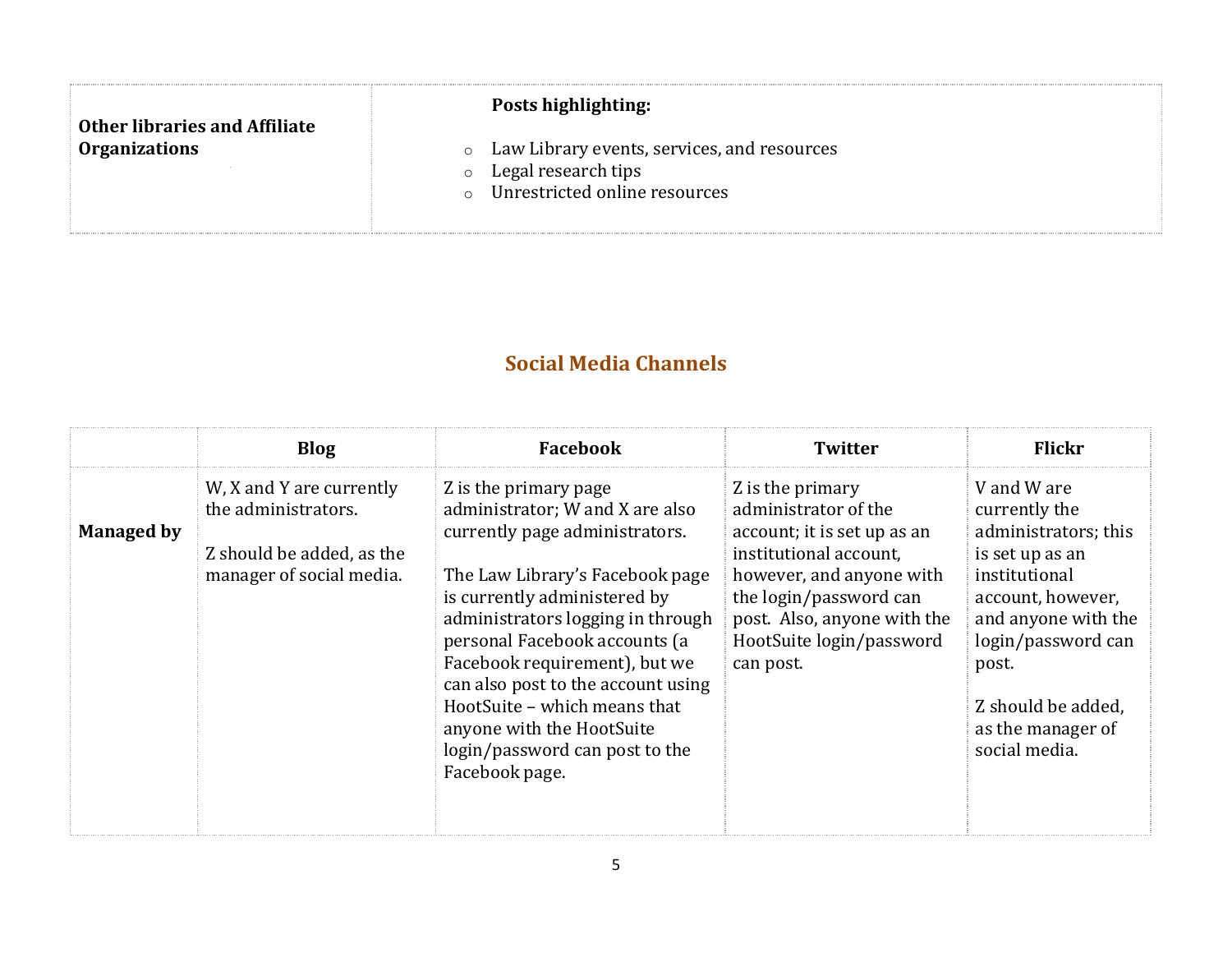| <b>Purpose</b>            | The blog serves as the<br>primary channel for<br>recording and distributing<br>web communications about<br>library news, supreme<br>court updates, and<br>occasionally other topics<br>relevant to the Law School<br>community. | Facebook is an outreach channel,<br>where we can: interact with<br>students in a space that they<br>already use on a daily basis; show<br>the library's personality; show<br>students that we are<br>approachable, interesting, and<br>useful; redistribute select<br>information from Library blog, for<br>student consumption; interact<br>with other affiliate organizations<br>on Facebook, for information<br>sharing and linking. | Twitter's main benefit is<br>swift and wide distribution<br>of communications content.<br>This platform also gives us<br>the opportunity to interact<br>with our followers and<br>affiliate organizations,<br>through @ mentions,<br>retweets, and requests for<br>feedback. | Flickr is a fast and<br>easy way to provide<br>wide access to visual<br>content, including<br>image collections<br>that showcase<br>library collections,<br>facilities, and events.<br>Flickr can also serve<br>as a distribution<br>point for illustrative<br>images linked from<br>other<br>communication<br>channels. As a social<br>networking site,<br>Flickr enables us to<br>share and invite<br>comments on photos<br>with others (e.g. law<br>library and legal<br>community Flickr<br>users, the public at<br>large) |
|---------------------------|---------------------------------------------------------------------------------------------------------------------------------------------------------------------------------------------------------------------------------|-----------------------------------------------------------------------------------------------------------------------------------------------------------------------------------------------------------------------------------------------------------------------------------------------------------------------------------------------------------------------------------------------------------------------------------------|------------------------------------------------------------------------------------------------------------------------------------------------------------------------------------------------------------------------------------------------------------------------------|--------------------------------------------------------------------------------------------------------------------------------------------------------------------------------------------------------------------------------------------------------------------------------------------------------------------------------------------------------------------------------------------------------------------------------------------------------------------------------------------------------------------------------|
| <b>Target</b><br>audience | Any and all online visitors.                                                                                                                                                                                                    | Law Students; prospective<br>students; University students,<br>other University departments,<br>and other University<br>organizations; affiliate<br>organizations.                                                                                                                                                                                                                                                                      | Primarily the nationwide<br>legal community (law<br>librarians, legal<br>organizations, lawyers, law<br>students, legal journals, law<br>firms, law schools); some<br>local community.                                                                                       | Any and all online<br>visitors                                                                                                                                                                                                                                                                                                                                                                                                                                                                                                 |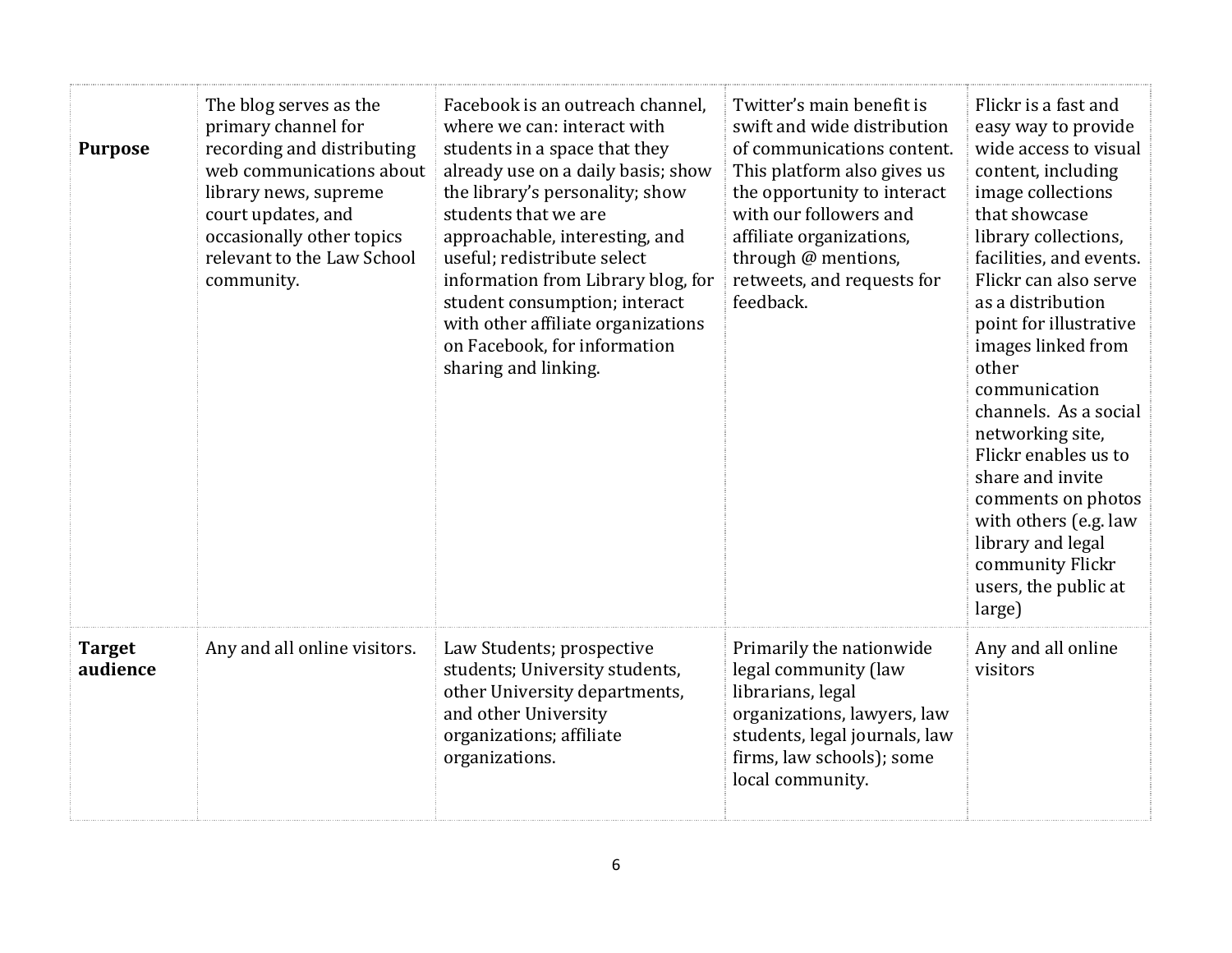| <b>Tone</b>         | Semi-formal, fairly<br>institutional public<br>relations   | Professional, with levity (in good<br>taste). Direct, engaging, explicit<br>interest in connecting with<br>students                                                                                                                                                                                                                                                                                                                                                                                                                   | Concise, professional, with<br>levity when appropriate;<br>140-character limit often<br>necessitates creativity in<br>grammar, delivery.                                                                                                                                                                                            | Professional (with<br>levity, only when<br>appropriate, and in<br>good taste).                                                                                                                                                                               |
|---------------------|------------------------------------------------------------|---------------------------------------------------------------------------------------------------------------------------------------------------------------------------------------------------------------------------------------------------------------------------------------------------------------------------------------------------------------------------------------------------------------------------------------------------------------------------------------------------------------------------------------|-------------------------------------------------------------------------------------------------------------------------------------------------------------------------------------------------------------------------------------------------------------------------------------------------------------------------------------|--------------------------------------------------------------------------------------------------------------------------------------------------------------------------------------------------------------------------------------------------------------|
| <b>Scope</b>        | A broad spectrum of Law<br>Library news and<br>information | student-centric content, some<br>from our blog, some from other<br>campus social media sources, or<br>approved external sites;<br><i>interactions</i> with other approved<br>affiliate organizations on<br>Facebook capitalizes on<br>networking opportunities (likes,<br>comments); provide links, image<br>and media content; contests and<br>giveaways; promote library<br>events and invite attendees;<br>conversational posts about what<br>the library does, "did you know,"<br>"fun facts," "Spotlight on the<br>Stacks," etc. | timely information, some<br>from our blog, some from<br>other campus social media<br>sources or approved<br>external sites; library<br>events, training sessions,<br>contests and giveaways,<br>emergency information, fun<br>facts and collection<br>highlights (tied to current<br>events); encourage<br>interaction and retweets | To be determined<br>Possibilities include<br>slideshows (e.g.<br>peeks into special<br>collections), virtual<br>tours of the library<br>facility, the AALL<br>photo contest, public<br>relations photos<br>from events, quick<br>legal research<br>tutorials |
| <b>Contributors</b> | multiple staff contributors                                | U, Y, Z                                                                                                                                                                                                                                                                                                                                                                                                                                                                                                                               | T, U, Y, Z                                                                                                                                                                                                                                                                                                                          | W, Y, Z and other<br>staff as needed                                                                                                                                                                                                                         |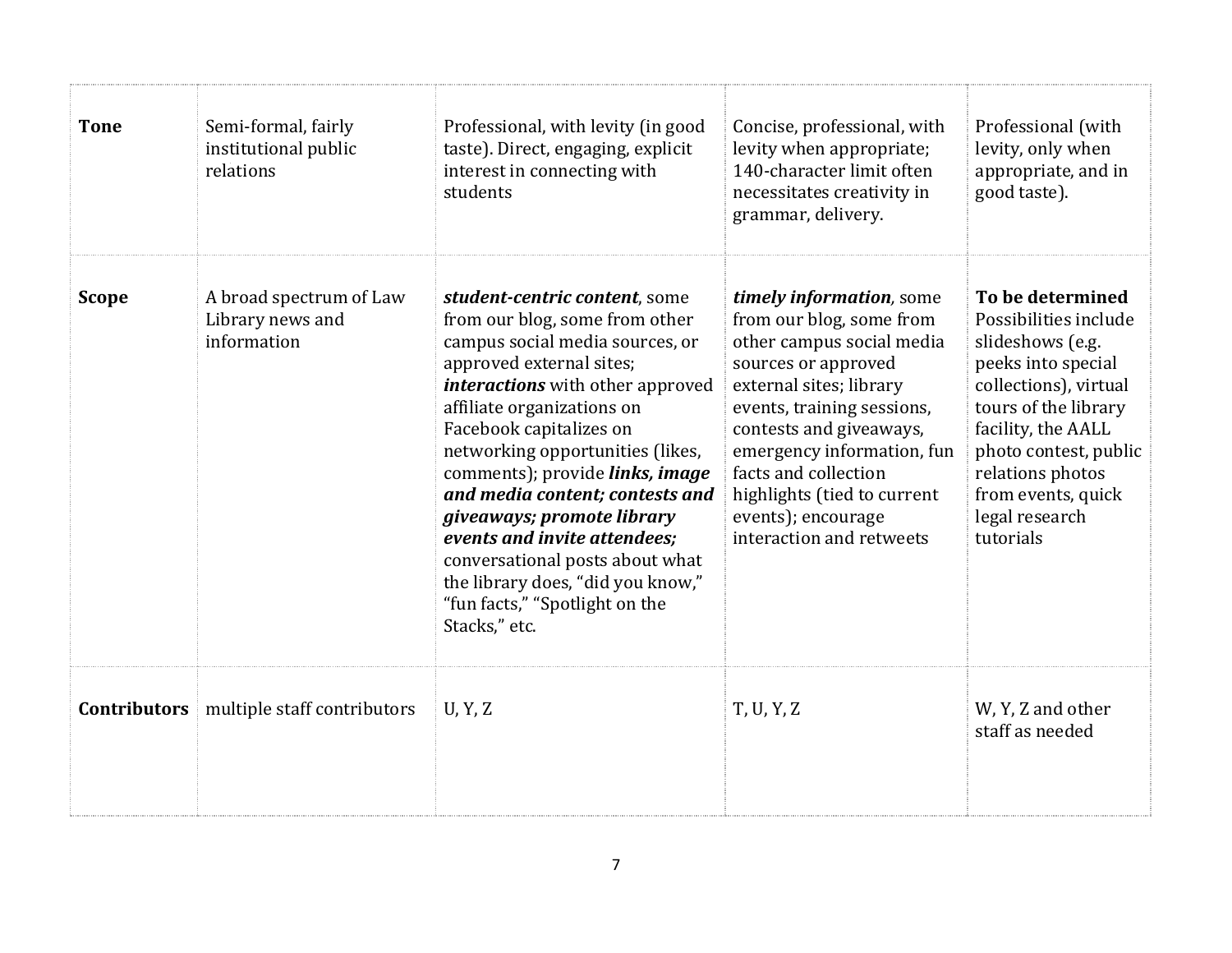| <b>Workflow</b>               | Approved staff will author<br>posts in draft mode, have<br>their colleagues or<br>supervisors review the<br>drafts, and publish or<br>schedule for future<br>publication.                                                                 | Automatic posts from blog and<br>approved feeds; other posts will<br>be authored and reviewed by staff<br>teams. Contributors will be<br>assigned certain topic areas to<br>cover in their posts.<br>Contributors may use the<br>HootSuite account to write posts<br>and have the option to publish<br>immediately or schedule the post<br>for a future date.<br>The administrators of the<br>Facebook page have the ability to<br>post and/or interact with other<br>Facebook pages as the Law<br>Library; this gives us the<br>opportunity, in appropriate<br>circumstances, to network with<br>other University affiliates on<br>Facebook. | Automatic posts from blog<br>and approved feeds; other<br>posts will be authored and<br>reviewed by staff teams.<br>Contributors will be<br>assigned certain topic areas<br>to cover in their posts.<br>Contributors may use the<br>HootSuite account to write<br>posts and will have the<br>option to publish the post<br>immediately or schedule it<br>for a future date. | Ad-hoc for now;<br>standards to be<br>determined with<br>increased use                         |
|-------------------------------|-------------------------------------------------------------------------------------------------------------------------------------------------------------------------------------------------------------------------------------------|-----------------------------------------------------------------------------------------------------------------------------------------------------------------------------------------------------------------------------------------------------------------------------------------------------------------------------------------------------------------------------------------------------------------------------------------------------------------------------------------------------------------------------------------------------------------------------------------------------------------------------------------------|-----------------------------------------------------------------------------------------------------------------------------------------------------------------------------------------------------------------------------------------------------------------------------------------------------------------------------------------------------------------------------|------------------------------------------------------------------------------------------------|
| Metrics/<br><b>Statistics</b> | We will use the Firestats<br>Wordpress plugin that is<br>currently installed in the<br>blog software to track<br>usage statistics for:<br>The number of visits<br>$\circ$<br>to the blog;<br>Most popular blog<br>$\circ$<br>content; and | We can track statistics for our<br>Facebook page usage in two ways:<br>the Insights function in the<br>Facebook administrator interface<br>(available to account<br>administrators), and the statistics<br>function provided by HootSuite.<br>We currently track:                                                                                                                                                                                                                                                                                                                                                                             | We will use the built-in<br>HootSuite statistics<br>function. We currently<br>track:<br>Number of tweets<br>$\circ$<br>per month;<br>Number of followers<br>$\circ$<br>(cumulative);<br>Redistribution (@<br>$\circ$                                                                                                                                                        | Flickr has a statistics<br>module, but it is<br>currently<br>unavailable for free<br>accounts. |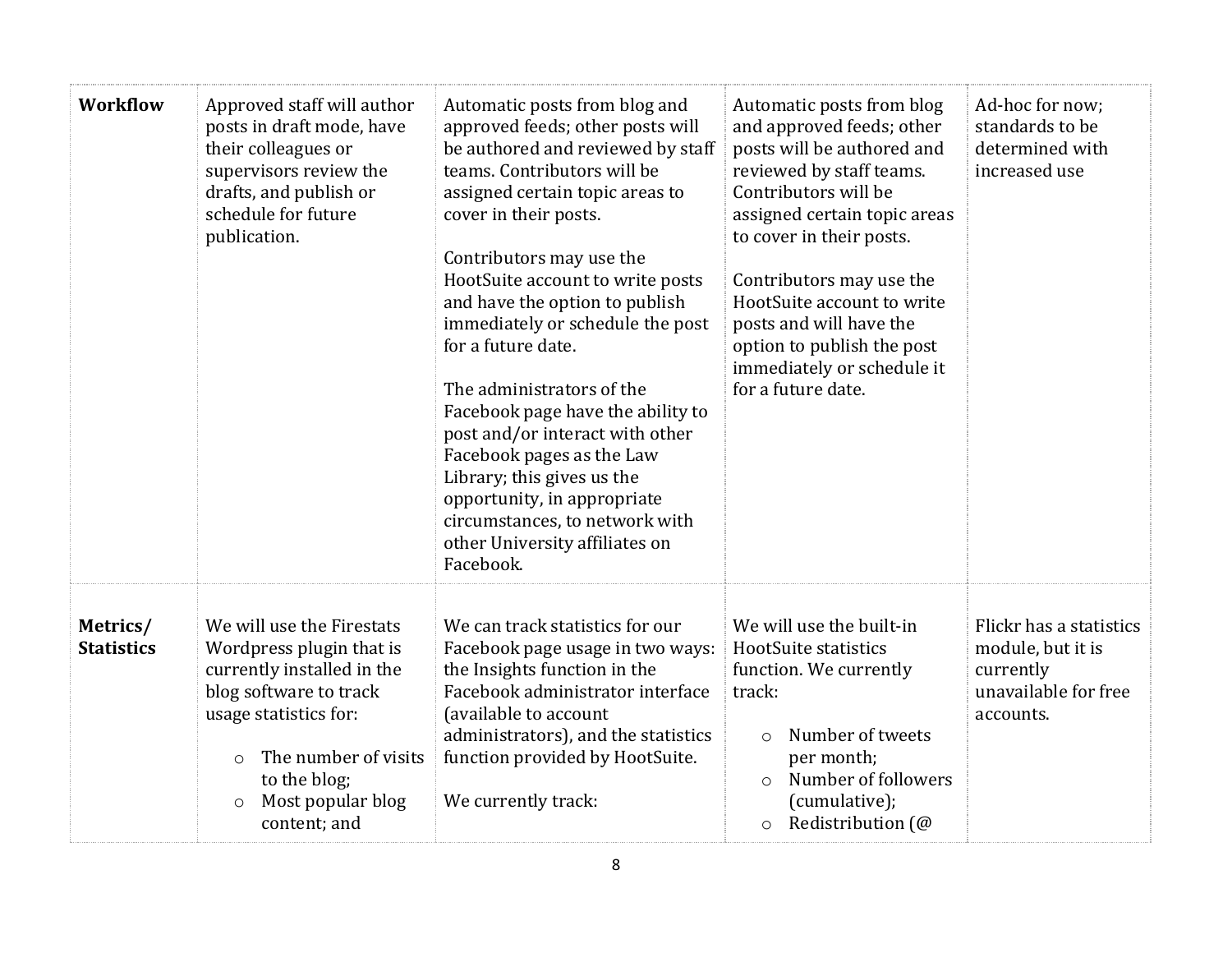|                                                   | Most popular search<br>$\circ$<br>terms that lead<br>visitors to the blog                                                                                                                                                                                                               | Number of posts per<br>$\circ$<br>month;<br>Number of fans<br>$\circ$<br>(cumulative);<br>Number of events posted;<br>$\circ$<br>Number of interactions<br>$\circ$<br>(likes, comments, wall<br>posts)<br>Daily post views (from<br>$\circ$<br>Facebook "Insights")<br>Monthly Tab Views (views<br>$\circ$<br>of each of our profile tabs -<br>hours, FAQs, etc. - from<br>Facebook "Insights")                              | mentions and posts<br>retweeted by<br>others);<br><b>Mentions</b> (from<br>$\circ$<br>Twitter search, not<br>from @ mentions or<br>retweets);                                                                                    |                                                                                                                                                                                                                                |
|---------------------------------------------------|-----------------------------------------------------------------------------------------------------------------------------------------------------------------------------------------------------------------------------------------------------------------------------------------|------------------------------------------------------------------------------------------------------------------------------------------------------------------------------------------------------------------------------------------------------------------------------------------------------------------------------------------------------------------------------------------------------------------------------|----------------------------------------------------------------------------------------------------------------------------------------------------------------------------------------------------------------------------------|--------------------------------------------------------------------------------------------------------------------------------------------------------------------------------------------------------------------------------|
| <b>Desired</b><br>outcomes<br>(by end of<br>2011) | Increase the number of<br>visits to 200 per day, which<br>is double the current<br>average.<br>Increase the number of<br><b>Collections and Legal</b><br>Research posts to at least 2<br>per month.<br>At least 25 link clicks from<br>Facebook and Twitter to<br>blog posts per month. | Increase our number of fans -<br>ideally to 100, which is<br>approximately a 260% increase;<br>more importantly, a steady<br>monthly increase in the number<br>of fans.<br>Maintain a low number of<br>"unsubscribes" (people who hide<br>our updates from their News<br>Feed, which may indicate that we<br>are overwhelming them with the<br>frequency of posts.)<br>Gaining feedback (comments or<br>likes) on our posts. | 1 tweet per day, Monday -<br>Friday.<br>Increase our number of<br>followers to at least 233,<br>which is a 50% increase.<br>Increase redistribution (@<br>mentions and retweets) to<br>at least 8 per month (a 50%<br>increase). | Add at least 25 new<br>photos.<br>Add two photo sets<br>(photo sets function<br>like online albums)<br>focusing on library<br>collections or<br>services.<br>10 links to photos<br>from our other<br>social media<br>channels. |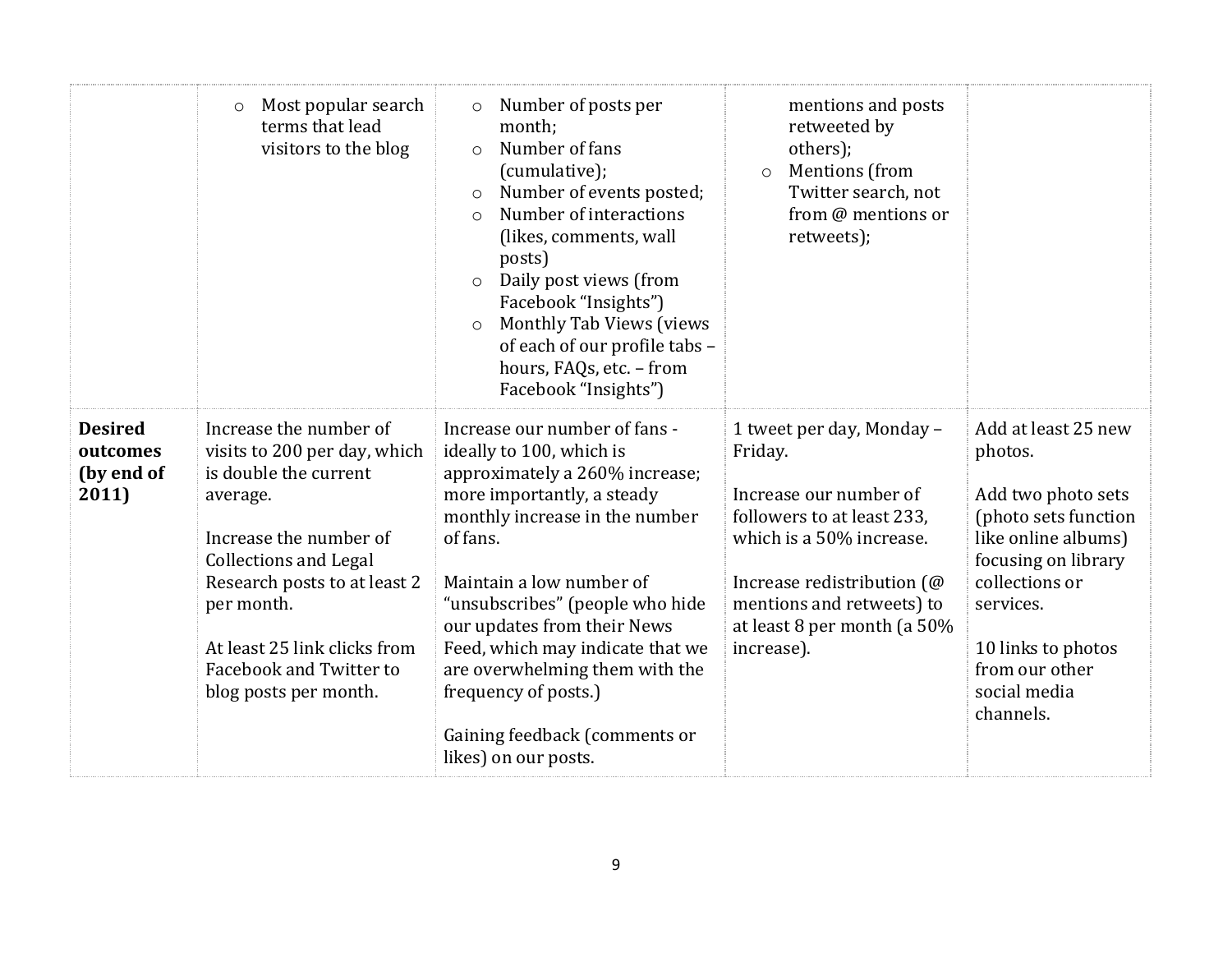## **Operating Strategy**

*Overall coordination:* Manager of Social Media will coordinate outreach communications across all social media channels, have administrator rights to all social media accounts, and monitor all social media channels for daily activity from our audiences and followers.

*Content creation:* Multiple contributors will keep the creation of content at a manageable load, and the content stream fresh and timely. Contributors will be assigned specific areas and topics to write about (akin to journalists' beats) and scheduled publication days and times. Contributors will use the capabilities of the blog software and HootSuite to schedule their posts in at least one day in advance (to allow for final approval), or for time-sensitive posts, publish same-day. Contributors will determine on a post-by-post basis which social media channel (or a combination thereof) is appropriate for distributing their assigned content. Contributors will work with assigned reviewers to review posts before publication; this buddy system will help to ameliorate quality control concerns. Our hope is that this will eliminate the workflow "bottleneck" that currently occurs and which may impede increased success of our social media communications. Additionally, final approval of posts will be performed by Associate Directors and the Director, detailed below. The primary contributors and their "beats" are listed in the table below; reviewers in the buddy system are listed in smaller font below each contributor's name.

*Final content approval:* Assistant Director 1 will provide final approval of all posts, which should be scheduled at least 24 hours in advance in either Hootsuite or the blog. She will be checking for posts daily, ~8am. In Assistant Director 1's absence, Assistant Director 2 will provide approval. In the absence of both Assistant Directors, Director will provide approval. Approval is done via login and review of scheduled posts in Hootsuite and the blog. For time-sensitive same-day posts, contributors will request approval via email flagged as urgent.

*Recording time spent:* Each contributor will be responsible for recording their weekly time spent and reporting it to Manager of Social Media.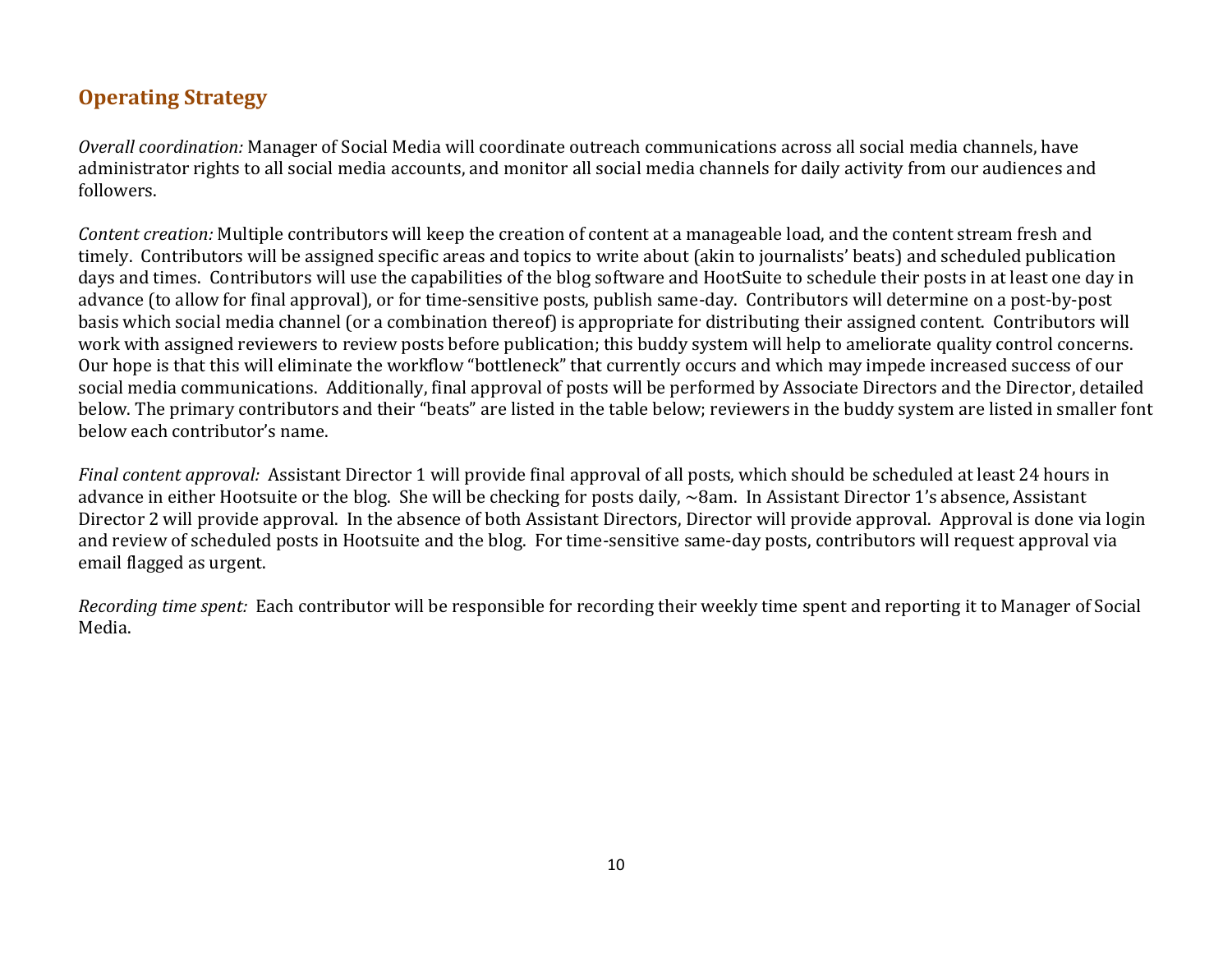NOTE: Contributors have been suggested here based on consideration of their staff roles, their familiarity with the Law Library's social media efforts, and their expressed interest and willingness to participate.

|                          | Contributor   Audience (in CAPS); assigned areas and topics for posts                                                                                                                                                                                                                                                                                                                                                                                                                                                                                                                                                                                                                                                                                                                                                                                                                  | <b>Post frequency</b>                                                                                   |
|--------------------------|----------------------------------------------------------------------------------------------------------------------------------------------------------------------------------------------------------------------------------------------------------------------------------------------------------------------------------------------------------------------------------------------------------------------------------------------------------------------------------------------------------------------------------------------------------------------------------------------------------------------------------------------------------------------------------------------------------------------------------------------------------------------------------------------------------------------------------------------------------------------------------------|---------------------------------------------------------------------------------------------------------|
| Z<br>-Buddy Y            | Manages daily communications schedule, reviews analytics and adjusts posting<br>schedules accordingly.<br>ALL AUDIENCES - events; photos; promotional contests; emergency information;<br>University Libraries' resources; general promotion of Law Library resources and<br>services; responsibility for keeping up with new services, resources, etc. and posting<br>about them or delegating to contributors as needed; technology updates via Assistant<br>Director 2; subscription updates via Collection Development Librarian; "Spotlight on<br>the Stacks"; student-centric information; urgent library news or information; Police<br>Department campus watch information that is relevant to the Law School community;<br>campus emergency information; FAQ information as needed; technology related to legal<br>practice; patron concerns and issues via circulation staff | At least twice per<br>week;<br>Will post library &<br>emergency<br>information on an<br>as-needed basis |
| $\mathbf{V}$<br>-Buddy T | <b>STUDENTS (current and prospective)</b> - Law Library resources; legal research tips;<br>University libraries' resources; legal history; Law School history; student services<br>information, as needed                                                                                                                                                                                                                                                                                                                                                                                                                                                                                                                                                                                                                                                                              | At least once per<br>week;<br>Will post student<br>services<br>information on an<br>as-needed basis     |
| T<br>-Buddy V            | FACULTY, LEGAL COMMUNITY - current awareness resources; recent faculty<br>publications; information that is relevant to faculty scholarship; legal education; news<br>that is relevant to law students or legal practice; legal research tips                                                                                                                                                                                                                                                                                                                                                                                                                                                                                                                                                                                                                                          | At least one post<br>per week                                                                           |
| Y<br>-Buddy Z            | <b>STUDENTS, UNIVERSITY COMMUNITY - library digital collections and resources;</b><br>information literacy; tying-in library resources and services with current national and<br>local news, events, and culture                                                                                                                                                                                                                                                                                                                                                                                                                                                                                                                                                                                                                                                                       | One post per week                                                                                       |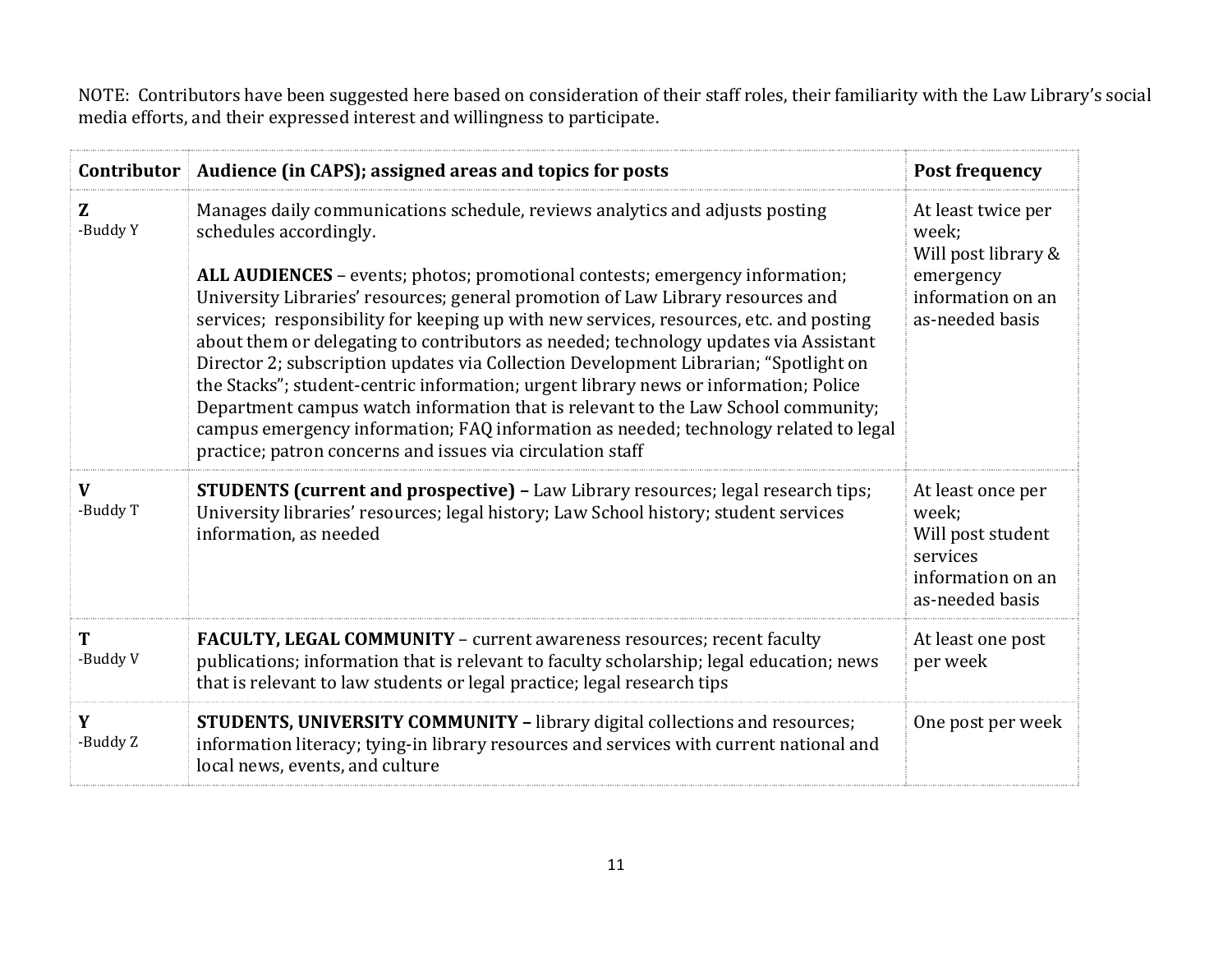### **For further discussion**

### *Establishing a response policy* –

While we do not anticipate a lot of interaction with our primary target audiences via our social media channels, we should have guidelines in place for what to do when we see comments or posts that are critical of the library or otherwise require response.

### **Establishing guidelines for positive comments that should be acknowledged**

We should make a point to politely and concisely thank any of our followers who leave a positive comment on our social media channels.

#### **Suggested method of monitoring our social media channels for negative posts or comments, or other interactions that require official response from the library:**

The Manager of Social Media will establish a daily routine of checking our social media sites for comments or posts that require response, whether they are simply inquiries or are negative feedback. For simple inquiries that can be answered without controversy (e.g., Reference Hours), the Manager of Social Media will respond or will forward the inquiry to the appropriate person. For negative comments or other situations requiring response from an Associate Director or the Director, the Manager of Social Media will bring the information to the attention of those three parties.

Other considerations:

- o We should develop and post a moderation policy on our Facebook page it is probably best to create a separate "Tab" on the page for this.
- o We should post a response policy in the Twitter profile, if possible.
- o We already have a comment policy posted on the blog.
- o We should develop guidelines for answers and conversations across our social media networks
	- o We should aim for our tone to be friendly, professional, and helpful;
	- o We should attempt to steer the conversation towards our mission statement, goals, and policies
- o We should consider our policy regarding the deletion of comments and posts (this is not applicable to our Twitter feed).
	- o We should probably avoid this if at all possible censorship should not be encouraged